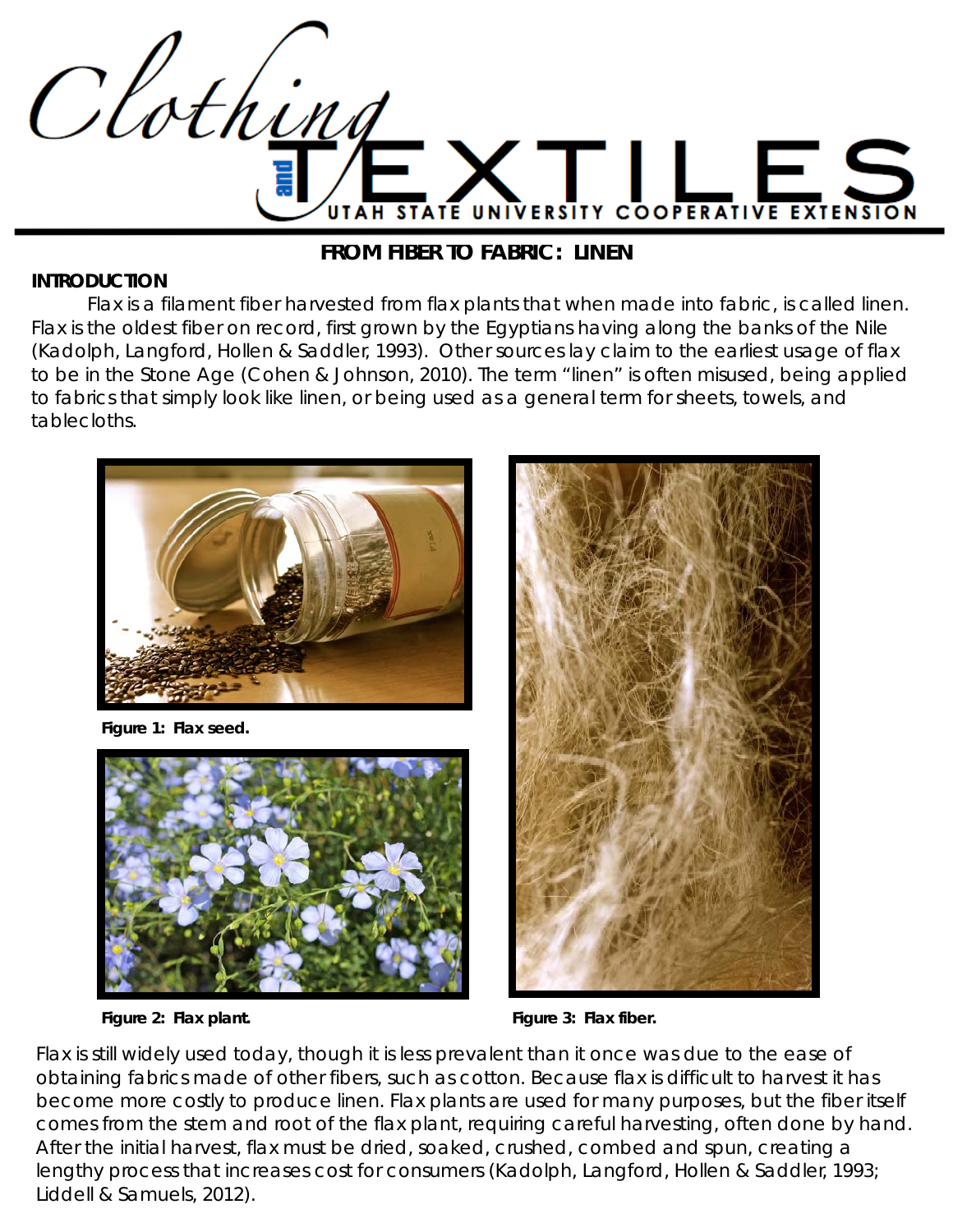

*Figures 4 and 5: Linen fabric from flax plant.*

## **ADVANTAGES OF LINEN FABRIC:**

- Excellent strength, gains strength when wet
- Hydrophilic: absorbs water and dries quickly
- Cool in warm weather
- Washable
- Withstands very high temperatures when washing and ironing
- No static, pilling, or lint problems
- Unique texture from the thick-and-thin pattern of the fibers



## **DISADVANTAGES OF LINEN FABRIC:**

- Wrinkles very easily
- Fair abrasion, low durability
- Poor drape and elasticity
- **Expensive**



*Figures 6 and 7: Care label for linen clothing.*

# **END USES OF LINEN FABRIC:**

- Apparel: suits, skirts, jackets, dresses
- Interiors: tablecloths, napkins, wallpaper



**REFERENCES:**

Cohen, A.C., & Johnson, I. (2010). *J.j. pizzuto's fabric science* (9th ed.). New York: Fairchild Books.

Kadolph, S.J., Langford, A.L., Hollen, N., & Saddler, J. (1993). *Textiles* (7th ed.). New York: Macmillan Publishing Company.

Liddell, L., & Samuels, C. (2012). *Apparel: Design, textiles & construction* (10th ed.). Tinley Park, IL: Goodheart-Wilcox.

Kate Black, USU Extension Intern Sarah Hatch, USU Extension Intern Lindsey Shirley, PhD, Clothing and Textiles Specialist Jacqueline Hatch, USU Extension Intern



Utah State is an affirmative action / equal opportunity institution.



**FIBER & FABRIC BASICS**